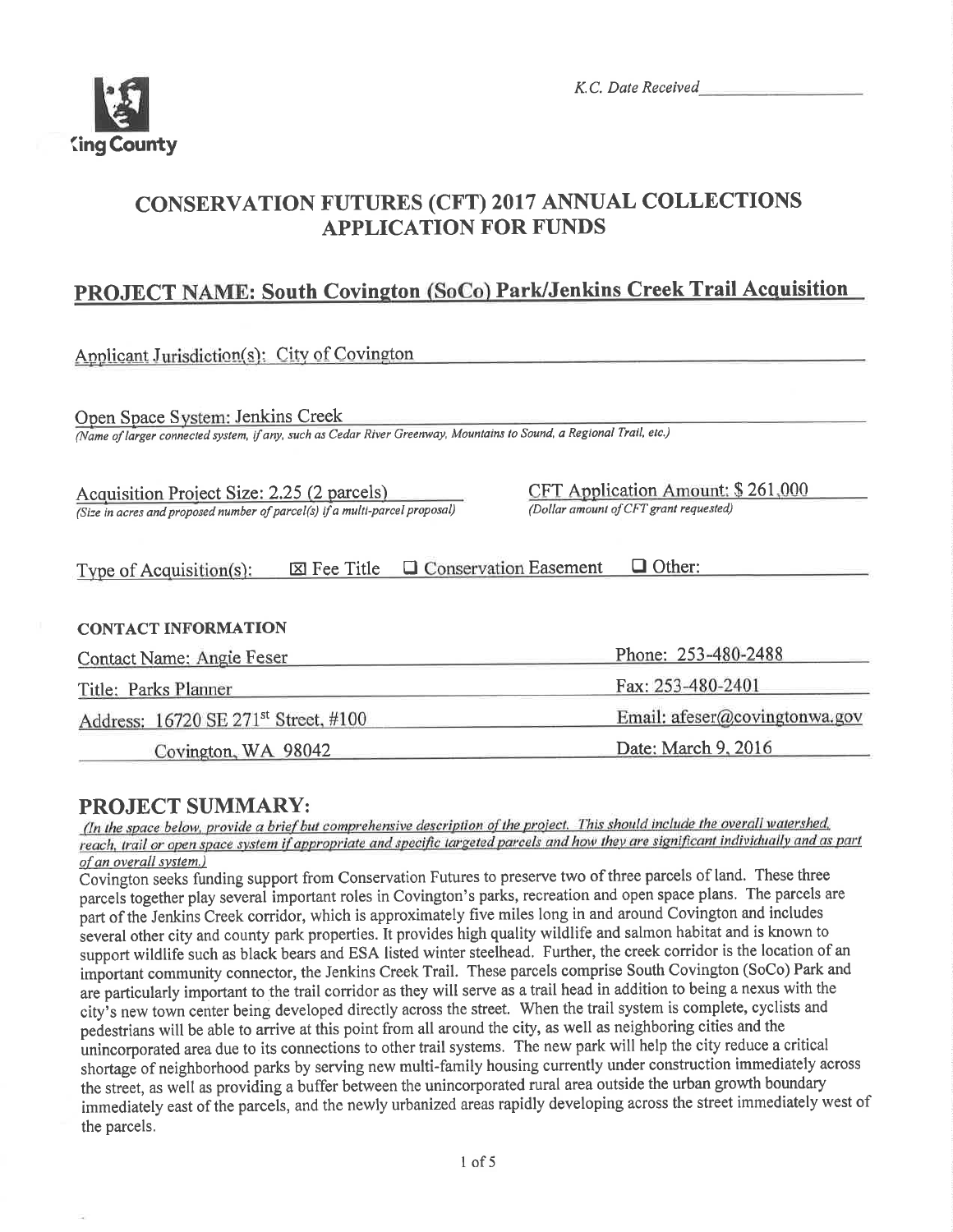#### 1. OPEN SPACE RESOURCES

Please review the attached evaluation criteria. For the proposed acquisition parcel(s), please mark those criteria that apply and thoroughly, yet succinctly, describe in the space below how the proposed acquisition satisfies each marked criteria. Please clearly describe how these criteria might be met at a landscape level, and how they apply to individual parcels. If restoration is part of the plan, please briefly describe the current condition and the hoped for restored condition that is the goal of the acquisition.

- $\overline{\boxtimes}$  A. Wildlife habitat or rare plant reserve<br>  $\overline{\boxtimes}$  B. Salmon habitat and aquatic resources  $\overline{\boxtimes}$  F. Urban passive-use natural area/greenbelt
- $\boxtimes$  B. Salmon habitat and aquatic resources  $\boxtimes$  C. Scenic resources
- 
- 
- 
- 
- E C. Scenic resources<br>
E G. Park/open space or natural corridor addition<br>
E H. Passive recreation opportunity/unmet needs<br>
E H. Passive recreation opportunity/unmet needs
	- $\boxtimes$  H. Passive recreation opportunity/unmet needs

Wildlife Habitat - This property is part of the Jenkins Creek corridor, which extends for approximately 5 miles in and around Covington. The parcels are part of a 62-acre class 2 wetland that occupies much of the stream corridor between Covington Way and Hwy 516. The stream channel actively shifts within the wetland corridor, providing a large diversity of habitats. The bulk of the forested stream corridor was present in 1936 photos of the area, indicating that most of the forested wetland is in a mature and relatively natural condition. This stream supports Coho and Chinook salmon and Steelhead, as well as Westem Pearlshell mussels. The densely wooded corridor supports mammals such as black bear, bobcat, deer, and coyote, and birds such as Northern Goshawk, Bald Eagle, Pileated Woodpecker, Wood Duck, Great Blue Heron, Goldhnch, and hummingbirds. As recently as 2005, an eagle was nesting within the wetland, just north of one of the target parcels.

Salmon Habitat and Aquatic Resources - Jenkins Creek is a tributary to Soos Creek and the Green River, and is upstream from the state's Soos Creek Salmon Hatchery. This portion of Jenkins Creek is known to support Western Pearlshell mussels and provide juvenile rearing habitat for Coho salmon and ESA listed winter Steelhead, It likely provides rearing habitat for ESA listed Chinook salmon as well, but their distribution in this stream system has not been actively studied. Jenkins Creek is identified in the WRIA 9 plan for preservation and restoration of existing rearing and spawning habitats and preserving forest cover throughout the basin. The parcels provide shade to help cool stream water temperature and convert residential lawns to native vegetation will help to address temperature TMDL pollution concerns. This property will be accessible by pedestrian path and is adjacent to Covington's developing new town center and thus will provide a high level of appropriate public access for viewing salmon and other wildlife and educational opportunities.

Scenic Resources – The stream corridor and this property are natural scenic resources that will become even more important in the future. This area of the city is currently low density residential development, but was recently up-zoned to allow for mixed commercial-residential development. The city is actively in the process of developing a new town center, including a new Town Center Park, across the street to the west of the stream corridor and the proposed acquisition. Protecting the three parcels will preserve scenic views from the new Town Center Park and improve the current scenic resource which will become even more important as the area north, south and west of it becomes increasingly urbanized and developed.

Community Separator - This property is part of a greenbelt that helps define King County's regional character. The east edge of this property is also the city limit and the urban growth boundary line. For a little over a mile, the Jenkins Creek corridor defines the edge of the urban/rural boundary. At the location of the proposed purchase the corridor separates the urban look and feel of the new town center from the rural area of unincorporated King County. Directly east of this property is a 49-acre parcel which serves as a municipal well head and functions as open space.

Urban Passive-Use Natural Area/Greenbelt - The property itself is part of a larger system of undeveloped, natural land area that is currently used as a wildlife corridor and in the future will be used for the Jenkins Creek Trail corridor. The entire park will be 5.65 acres with the first parcel larger than 3 acres and these two parcels targeted for purchase totaling 2.25 acres. The Jenkins Creek corridor within and near Covington is more than24 acres, in addition to the adjacent 62 acre class 2 wetland mentioned previously.

Passive Recreation Opportunity/Unmet Needs - This property creates passive recreation opportunities such as bicycle riding, walking, picnicking, and small playground use, along with wildlife and salmon viewing as part of the Jenkins Creek Trail and South Covington Park. Covington's Parks, Recreation and Open Space Plan identifies a need to purchase and develop 6.6 acres of park space to meet the needs of this neighborhood, along with 9 miles of trail to meet a citywide need. Acquisition of all three parcels (5.6 acres) will help us meet 85% of the park need for this neighborhood and provides a critical portion of the Jenkins Creek Trail. This park will serve the adjacent existing and future downtown residential housing, as well as the rest of the city and regional visitors that will anive in the town center via Jenkins Creek Trail. The properfy also provides one of the few opportunities for the city to provide public access to a Shoreline of the State as called for in the city's Shoreline Master Plan.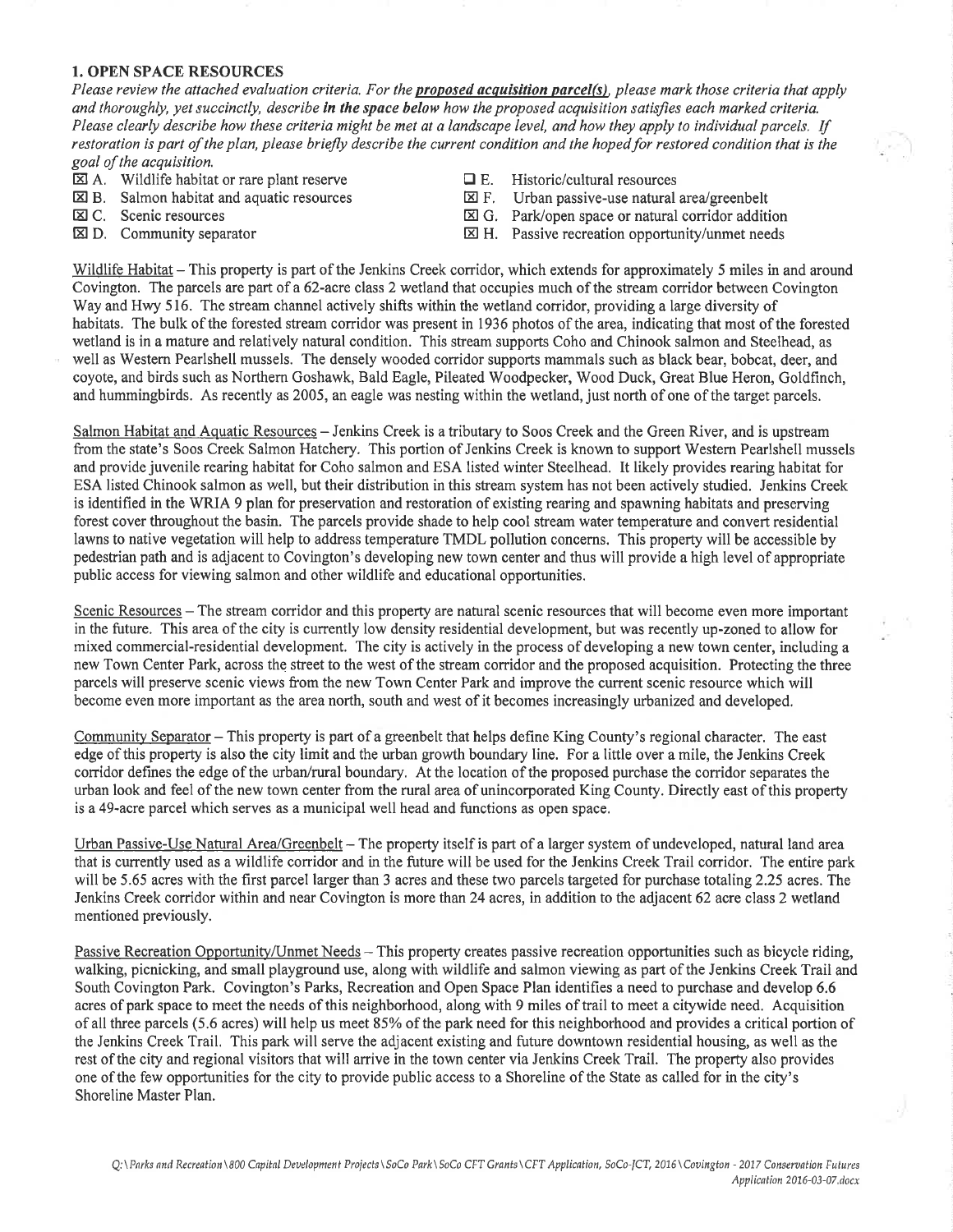# 2. ADDITIONAL FACTORS

For the proposed acquisition parcel(s), please mark all criteria that apply and thoroughly, yet succinctly, describe in the space below how the proposed acquisition satisfies each marked criteria.

- $\boxtimes$  A. Educational/interpretive opportunity
- $\boxtimes$  B. Threat of loss of open space resources
- $\boxtimes$  C. Ownership complexity/willing seller(s)/ownership interest proposed
- $\boxtimes$  D, Partnerships Describe any public or private partnerships that will enhance this project
- $\boxtimes$  E. Is the property identified in an adopted park, open space, comprehensive, or community plan?
- O F. Transferable Development Credits (TDC) participation

Educational/Interpretive Opportunity - Due to its location on a community trail and across the street from the new town center and Town Center Park, we have a unique opportunity to provide a high level of appropriate public access to the shoreline for salmon habitat and wildlife viewing. The interpretive program being developed for Covington Community Park will be expanded and used on the Jenkins Creek Trail and South Covington Park, providing excellent access to city residents, groups and individuals from throughout the region.

Threat of Loss of Open Space Resources - This area of the city was recently up zoned from low density residential to mixed use residential-commercial. The city is actively pursuing development of the new town center across the street. New commercial buildings and businesses have recently been built and opened nearby. A 352-unit, 6-story apartment complex is currently under construction across the street. Fortunately, the parcels proposed for acquisition do not cunently have development proposals, but the land owners tell us they are frequently approached by realtors seeking to sell their property for commercial development. Both landowners prefer to sell to the city, but one owner has already started pressuring the city to purchase sooner than later. We are in discussions regarding earnest money to secure our interest in their property.

Feasibility – This application focuses on parcels  $#2$  and  $#3$  for fee simple acquisition from willing sellers. This project has been listed in the parks capital improvement program and comprehensive plan for a decade. These planning documents have been reviewed and updated numerous times and there is wide community support for acquiring trail right of way for the Jenkins Creek Trail and property for South Covington Park. The city has already completed due diligence on all three parcels needed for the park, including environmental studies and appraisals. Note: our previous applications focused on parcel #1, the largest, most important parcel. That parcel has received its maximum funding from CFT, and is expected to be acquired later this year.

Partnerships – The city is committed to stewardship of the property and public education programming. We actively coordinate and cooperate with the Green River Coalition and Green River College at Covington Community Park. All organizations seek additional opportunities to partner on stewardship and public education efforts and this park is an ideal project.

#### Identified in Plans -

South Covington Park is identified in the following plans:

- . Parks Capital lmprovement Program, 2015 (#1019)
- Parks, Recreation and Open Space Plan (PROS) Plan, 2016 (N-5, Map 8 Potential Acquisition Areas; 2016-2021 Parks Capital Improvement Plan)
- Comprehensive Plan, 2016 (Ch. 8 Parks and Recreation Element, Exhibit P-3 Proposed Capital Facilities, page P-7; Appendix  $-$  Capital Facilities, p. 12)

Jenkins Creek Trail is identified in the following plans:

- Parks Capital Improvement Program, 2015 (#1110)
- Parks, Recreation and Open Space Plan (PROS) Plan, 2016 (Map 9 Proposed Trails and Bikeways; 2016-2021 Parks Capital Improvement Plan)
- Comprehensive Plan, 2016 (Ch. 8 Parks and Recreation Element, Exhibit P-3 Proposed Capital Facilities, page P-7; Appendix – Capital Facilities, p. 12)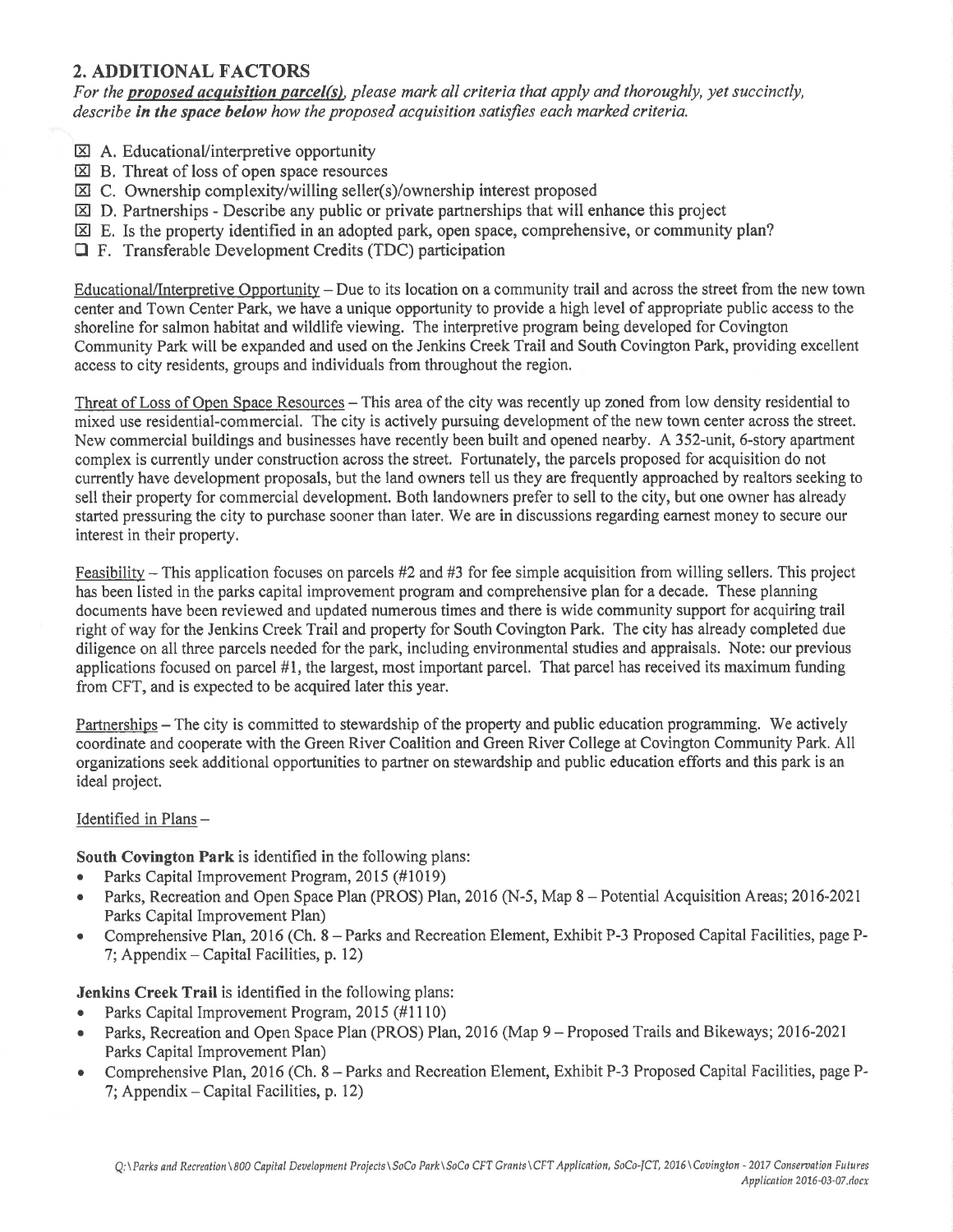#### 3. STEWARDSHIP AND MAINTENANCE

How will the property be stewarded and maintained? Does the property lend itself to volunteer stewardship opportunities? How will ongoing stewardship and maintenance efforts be funded?

The city is committed to the ongoing stewardship of all three park parcels. They will form SoCo Park and a portion of the Jenkins Creek Trail, both of which will be part of the city's routine park maintenance program and funded through the General Fund. The eastern portion of the property and stream corridor lend themselves to volunteer stewardship. The city currently partners with the Green River Coalition and Green River College in other parks and we anticipate working with them in this park.

### 4. PROJECT BUDGET

| 1) TOTAL CFT APPLICATION AMOUNT <sup>a</sup> | CFT: \$261,000 |
|----------------------------------------------|----------------|
| 2) TOTAL PEL APPLICATION AMOUNT <sup>b</sup> | PEL:           |

 $a_A$ llowable CFT acquisition costs (Ordinance 14714): The disbursement of funds shall be made only for capital project expenditures that include costs of acquiring real property, including interests in real property, and the following costs: the cost of related relocation of eligible occupants, cost of appraisal, cost of appraisal review, costs of title insurance, closing costs, pro rata real estate taxes, recording fees, compensating tax, hazardous waste substances reports, directly related staff costs and related legal and administrative costs, but shall not include the cost of preparing applications for conservation futures funds.

**King County projects only, if applicable.** 

#### Estimation of property value:

Briefly note how land values have been estimated (i.e., appraisal, property tax assessment, asking price, letter of value or other means).

Property values were established by appraisals for the two parcels in June 2014. Appraisal reviews and environmental studies were completed shortly thereafter.

| <b>PROJECT COSTS</b>                                | <b>ESTIMATED DOLLAR AMOUNT OR RANGE</b> |         |             |         |       |         |
|-----------------------------------------------------|-----------------------------------------|---------|-------------|---------|-------|---------|
| Property                                            | #2                                      |         | #3          |         | Total |         |
| Parcel number                                       | 362205-9098                             |         | 362205-9035 |         |       |         |
| Size (acres)                                        | 0.85                                    |         | 1.40        |         |       | 2.25    |
| Total property interest value <sup>1</sup>          | \$                                      | 465,000 | \$          | 390,000 | \$    | 855,000 |
| Title and appraisal work                            | \$                                      | 5,000   | \$          | 5,000   | \$    | 10,000  |
| Closing, fees, taxes <sup>2,3</sup>                 | \$                                      | 50,127  | \$          | 42,042  | \$    | 92,169  |
| Relocation                                          | \$                                      |         | \$          |         |       |         |
| Hazardous waste reports                             | \$                                      | 5,000   | \$          | 5,000   | \$    | 10,000  |
| Directly related staff,<br>administration and legal |                                         |         |             |         |       |         |
| costs                                               | \$                                      | ₩       | \$          |         | \$    |         |
| <b>Total Project Costs (CFT</b>                     |                                         |         |             |         |       |         |
| and Other Funds)                                    | \$                                      | 525,127 | \$          | 442,042 | S     | 967,169 |

<sup>1</sup> Appraised Value, June 2014

<sup>2</sup> Closing and Fees (4.78% of sales price)

 $3B$ rokerage/acquisition consulting (6% of sales price)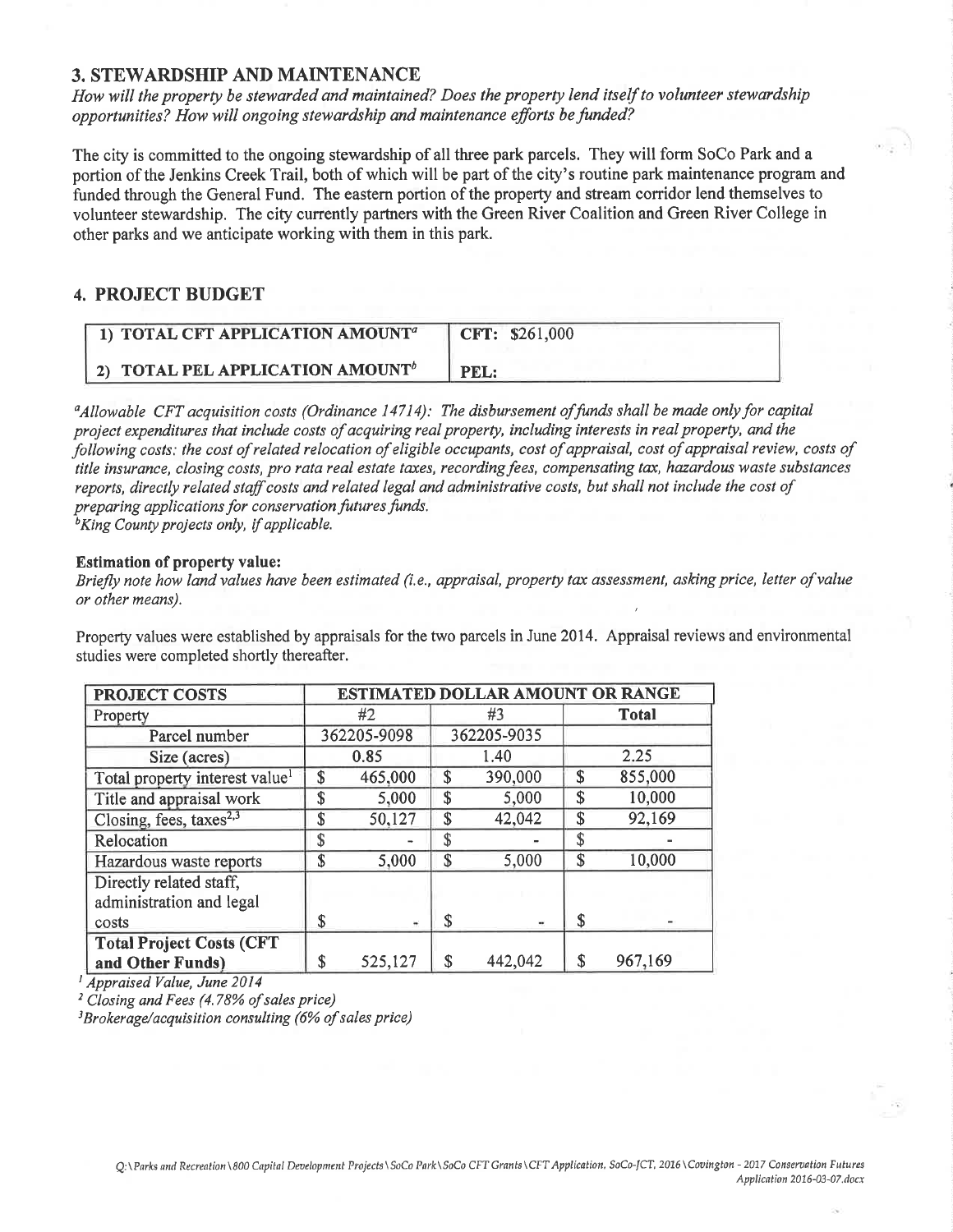| <b>MATCHING FUNDS: Existing Sources</b><br>(CFT can only provide a maximum of 50% of anticipated<br>project costs)                                                                                     | <b>DATE</b><br>(Expended or Committed) | <b>DOLLAR AMOUNT</b><br>(Expended or Committed) |
|--------------------------------------------------------------------------------------------------------------------------------------------------------------------------------------------------------|----------------------------------------|-------------------------------------------------|
| King County Parks Levy, 2015 distribution                                                                                                                                                              | Mar 2016 - Committed                   | 33,000 - Committed<br>\$                        |
| <b>Total CFT Funds Previously Received</b><br>This Project (\$750,000 previously received, estimated<br>\$543,000 needed for parcel #1-acquisition in<br>negotiations. Balance of \$207,000 CFT funds) | Nov $2014$ – Committed                 | \$207,000 - Committed                           |
| <b>Total Matching Funds and Past CFT Funds</b><br><b>Currently Identified</b>                                                                                                                          | Mar 2016                               | \$240,000                                       |
| <b>Unidentified Remaining Match Need</b>                                                                                                                                                               | July 2017 – Anticipated                | 694,000 - Anticipated<br>\$                     |

## Unidentified remaining match need: What funds are anticipated and what is the time frame?

Please briefly discuss how the unidentified remaining match need above will be met.

The city will apply to the Washington State Recreation and Conservation Office (RCO) in 2016 for an acquisition grant estimated at around \$500,000. If successful, funds will be available in 2017. In addition, the city is exploring partnering with WRIA-9 to restore the salmon habitat on these parcels where they abut Jenkins Creek. Other possible sources of funding include: legislative appropriation, future King County Park Levy, KCD jurisdiction and competitive funds, and city surface water management funds. Note: the city has already reached concept level agreement with Liz Johnston, Conservation Director at Forterra, that Forterra would purchase and hold the property if the sellers wanted to act before the city could line up all the funding.

### 5. IN-KIND CONTRIBUTIONS FROM PARTNERSHIPS

| <b>Brief Activity</b><br><b>Description</b> | <b>Dollar Value of</b><br>In-kind<br><b>Contribution</b> | <b>Status</b><br>(Completed or Proposed) | <b>Activity Date Range</b><br>(Completion Date or Proposed<br><b>Completion Date)</b> |  |
|---------------------------------------------|----------------------------------------------------------|------------------------------------------|---------------------------------------------------------------------------------------|--|
|                                             |                                                          |                                          |                                                                                       |  |
| <b>TOTAL</b>                                |                                                          |                                          |                                                                                       |  |

## 6. ATTACHED MAPS (Two maps are now required: 1) site map and 2) general location map; you may also include one additional map, aerial photo or site photo)

8 % x 11" maps are preferred, but 11 x 17" is acceptable if folded and hole-punched for insertion into a three-ring binder.

#### Site Map that shows the following:

- Each parcel proposed for acquisition in yellow or distinct shading and an indication of any parcel proposed for less than fee simple acquisition, such as a conservation easement;
- Location of any proposed development to the site such as parking, trails or other facilities;
- Location of any proposed site restoration;
- Existing adjacent public (local, state or federal) parks or open spaces labeled and shown in dark green or distinct shading.

### Location Map that shows the following:

- Other permanently protected open spaces (private, non profit, institutional, etc.) shown in light green or distinct shading;
- Major water courses such as creeks, rivers, lakes or wetlands;  $\bullet$
- Maior roads, arterial roads or regional trails.
- Map scale: This map should show approximately a ten-mile radius around the proposed acquisition(s).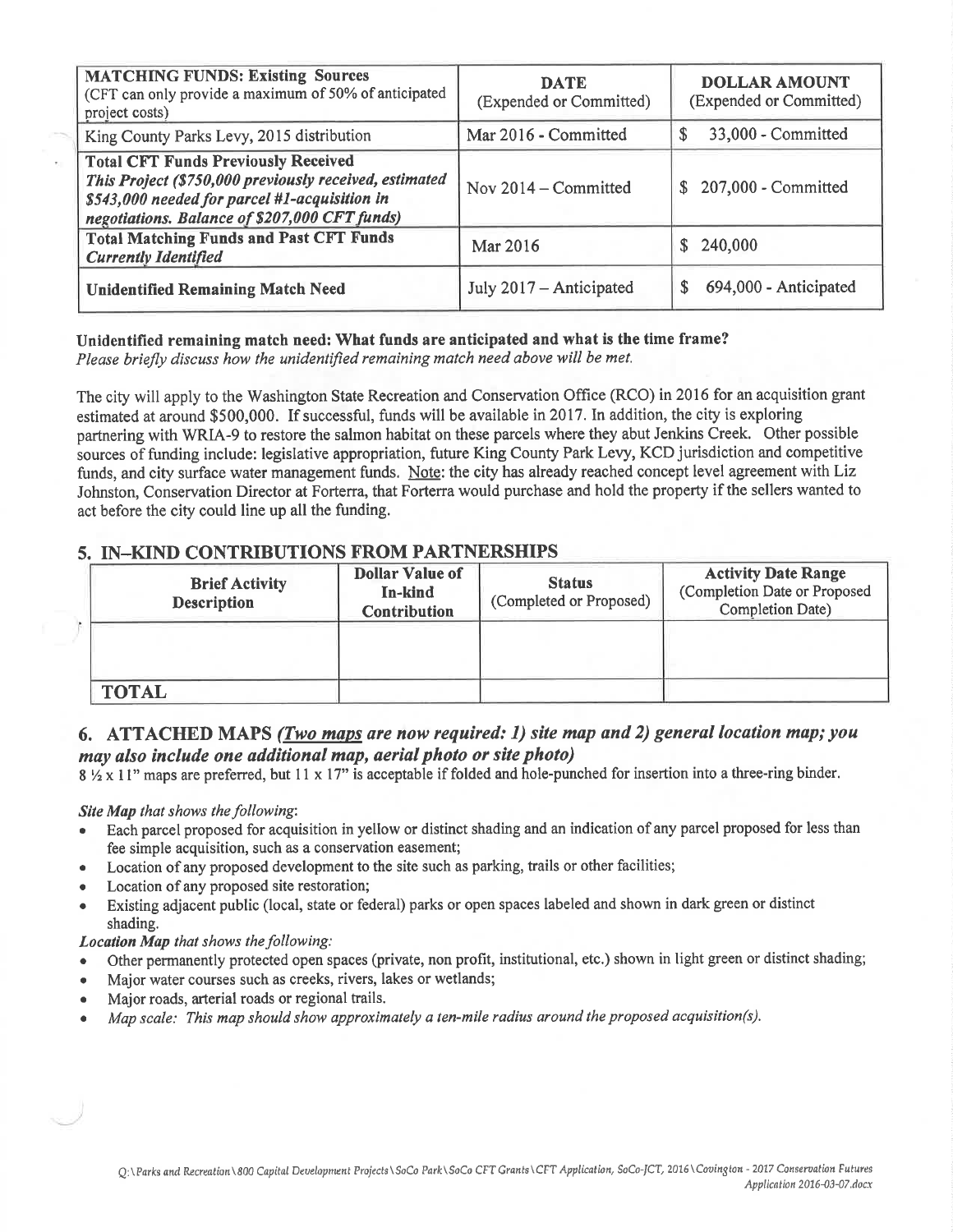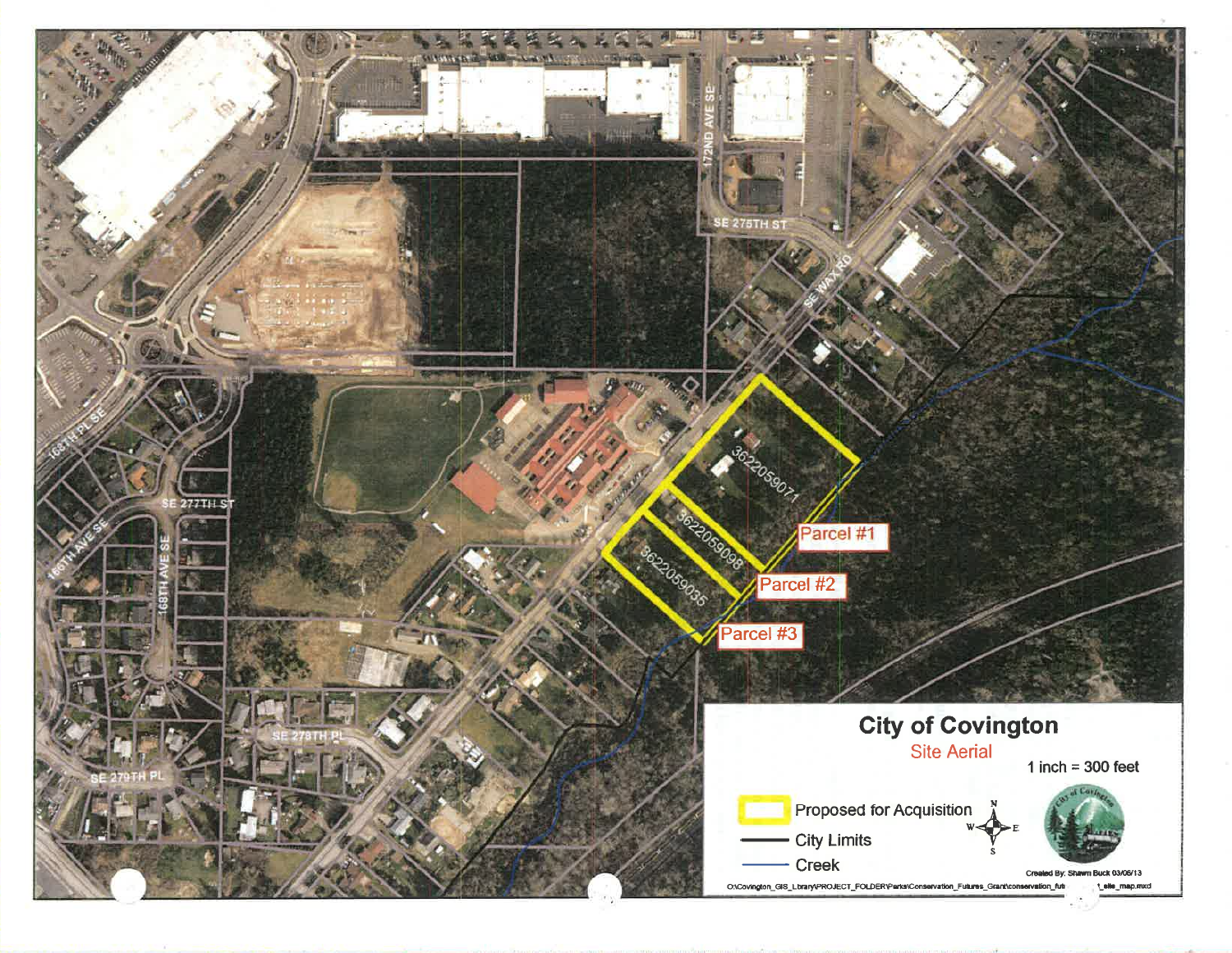